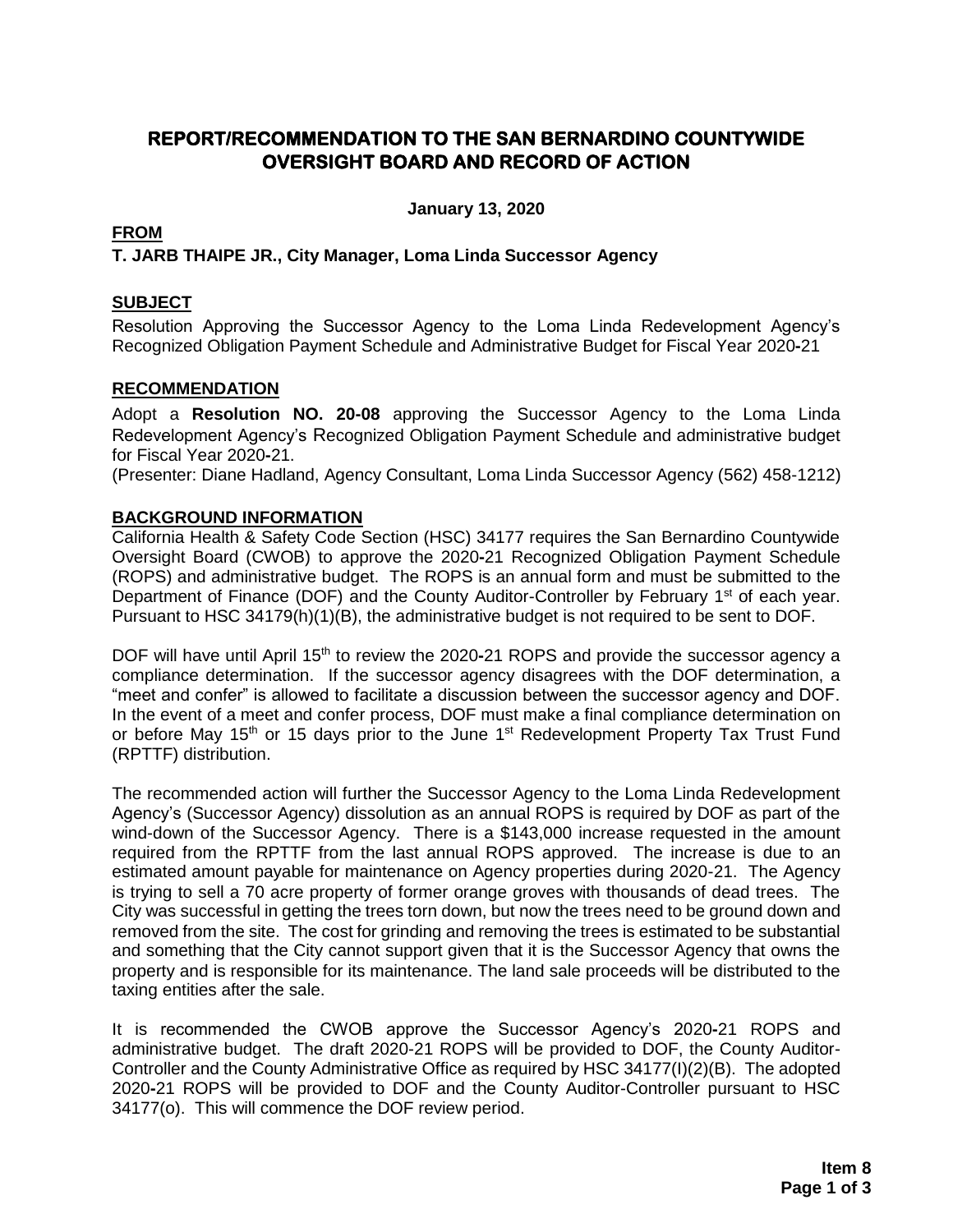**Resolution Approving the Successor Agency to the Loma Linda Redevelopment Agency's Recognized Obligation Payment Schedule and Administrative Budget for Fiscal Year 2020-21 January 13, 2020**

#### **ATTACHMENTS**

Attachment A – Resolution Attachment B – ROPS for Fiscal Year 2020-21 Attachment C – Administrative budget for Fiscal Year 2020-21

#### **REVIEW BY OTHERS**

This item has been reviewed by Community Development and Housing Agency on December 17, 2019 and San Bernardino Countywide Oversight Board Legal Counsel on December 27, 2019.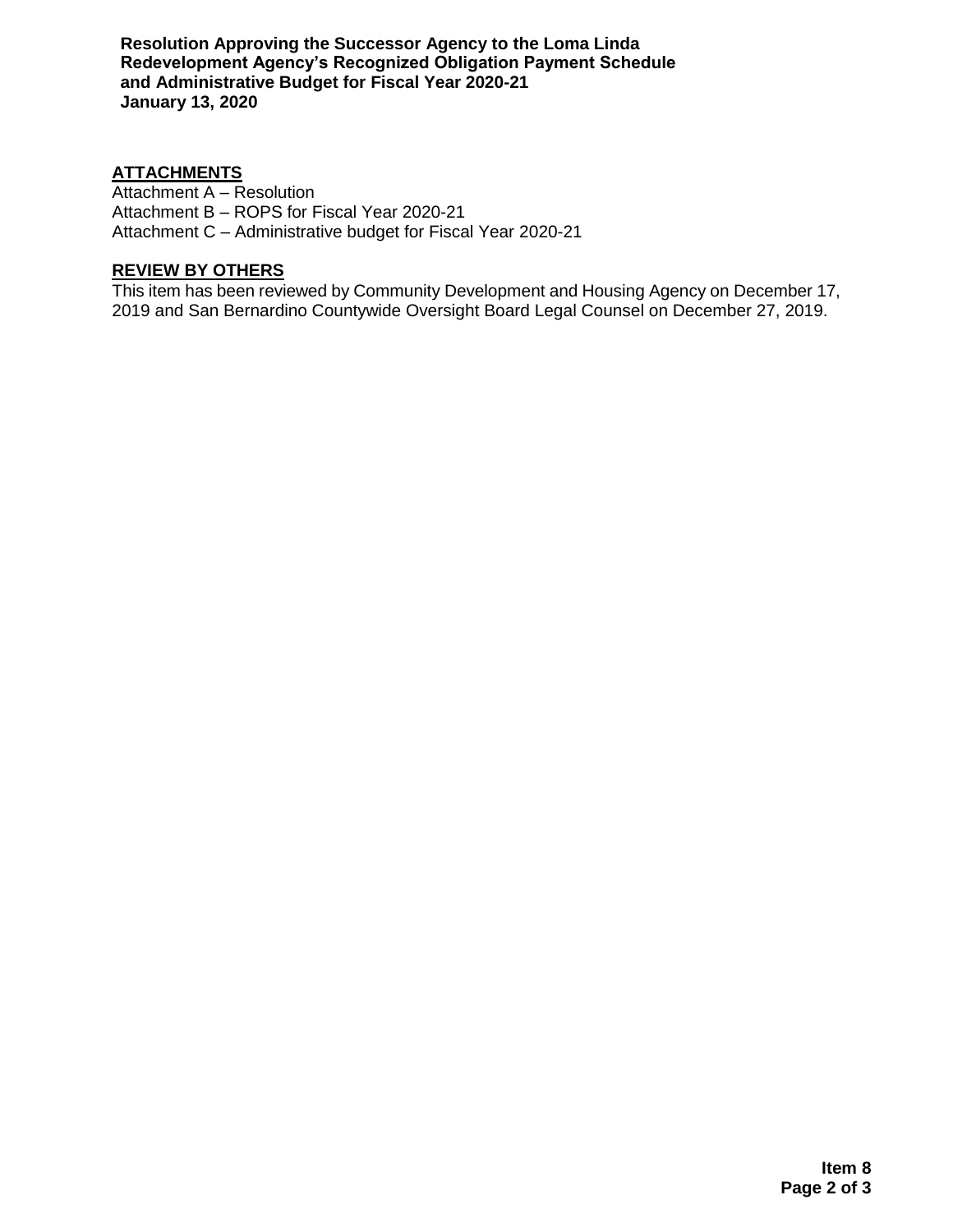**Resolution Approving the Successor Agency to the Loma Linda Redevelopment Agency's Recognized Obligation Payment Schedule and Administrative Budget for Fiscal Year 2020-21 January 13, 2020**

Record of Action of the San Bernardino Countywide Oversight Board

#### **APPROVED**

Moved: Kenneth Miller Seconded: Acquanetta Warren Ayes: Richard DeNava, Kenneth Miller, Cindy Saks, Lawrence Strong, Acquanetta Warren, David Wert Absent: Mario Vasquez

Lynna Monell, SECRETARY

BY ( ) yound Monell

DATED: January 13, 2020



- cc: File- San Bernardino Countywide Oversight Board
- la 01/16/2020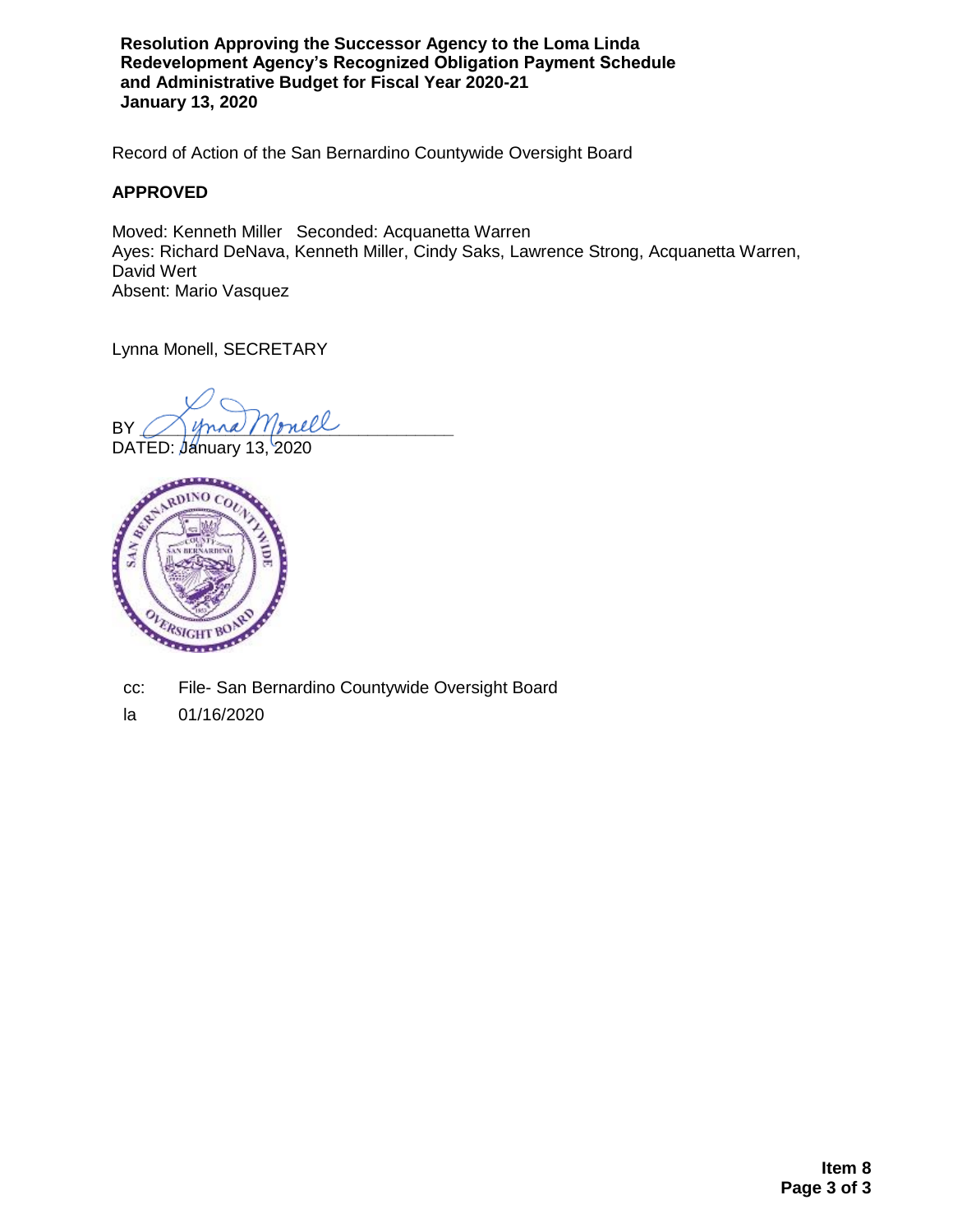#### **RESOLUTION NO. 2020-08**

#### RESOLUTION OF THE SAN BERNARDINO COUNTYWIDE OVERSIGHT BOARD ADOPTING THE SUCCESSOR AGENCY TO THE LOMA LINDA REDEVELOPMENT AGENCY'S RECOGNIZED OBLIGATION PAYMENT SCHEDULE AND ADMINISTRATIVE BUDGET FOR FISCAL YEAR 2020- $21$

On January, 13, 2020 on motion of San Bernardino Countywide Oversight Board Member Miller, duly seconded by San Bernardino Countywide Oversight Board Member Warren and carried. the following resolution is adopted by the San Bernardino Countywide Oversight Board, State of California.

WHEREAS, California Health and Safety Code Section (HSC) 34179(e) requires all action items of the San Bernardino Countywide Oversight Board be accomplished by resolution; and

WHEREAS, HSC 34177 requires the San Bernardino Countywide Oversight Board to approve the Recognized Obligation Payment Schedule (ROPS) and administrative budget; and

WHEREAS, pursuant to HSC 34177(o), the deadline for submitting the ROPS for Fiscal Year 2020-21 to the Department of Finance is February 1, 2020.

NOW, THEREFORE, the San Bernardino Countywide Oversight Board hereby resolves. determines and orders as follows:

Section 1. The foregoing recitals are true and correct.

Section 2. The Successor Agency to the Loma Linda Redevelopment Agency's ROPS and administrative budget for Fiscal Year 2020-21 in the form presented, together with such changes thereto as may be approved by the San Bernardino Countywide Oversight Board, are hereby approved.

Section 3. This resolution shall take effect from and after the date of its passage and adoption.

PASSED AND ADOPTED by the San Bernardino Countywide Oversight Board, State of California, by the following vote:

- AYES: OVERSIGHT BOARD MEMBER: Richard DeNava, Kenneth Miller. Cindy Saks, Lawrence Strong, Acquanetta Warren, David Wert
- NOES: **OVERSIGHT BOARD MEMBER: None**
- **ABSENT: OVERSIGHT BOARD MEMBER: Mario Vasquez**

. . . . .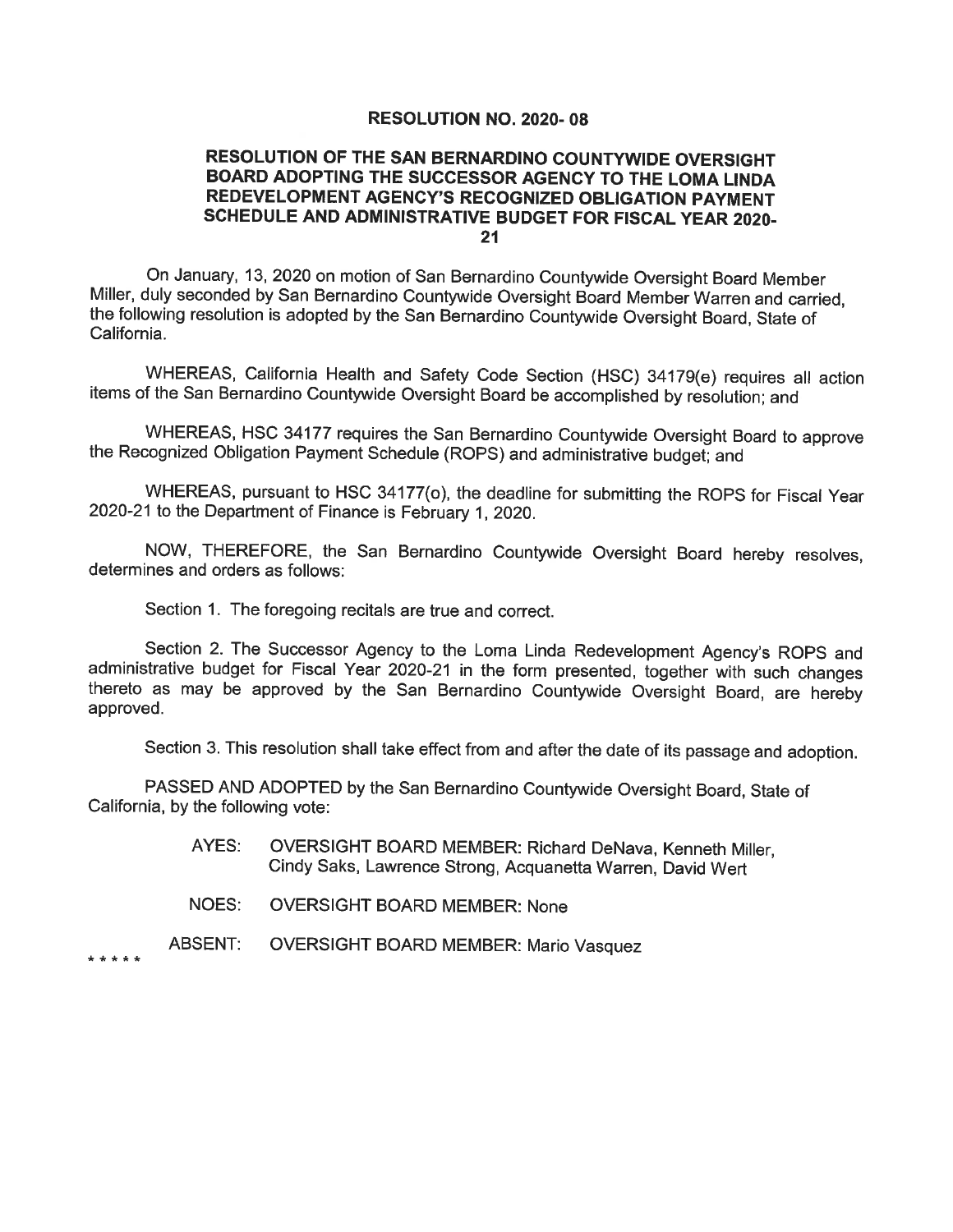#### **STATE OF CALIFORNIA**

SS.

 $\mathcal{E}$  $\mathcal{E}$ 

#### **COUNTY OF SAN BERNARDINO**  $\mathcal{F}$

I, LYNNA MONELL, Secretary to the San Bernardino Countywide Oversight Board, State of California, hereby certify the foregoing to be a full, true and correct copy of the record of the action taken by the Countywide Oversight Board, by vote of the members present, as the same appears in the Official Minutes of said Board at its meeting of January 13, 2020. #8LA

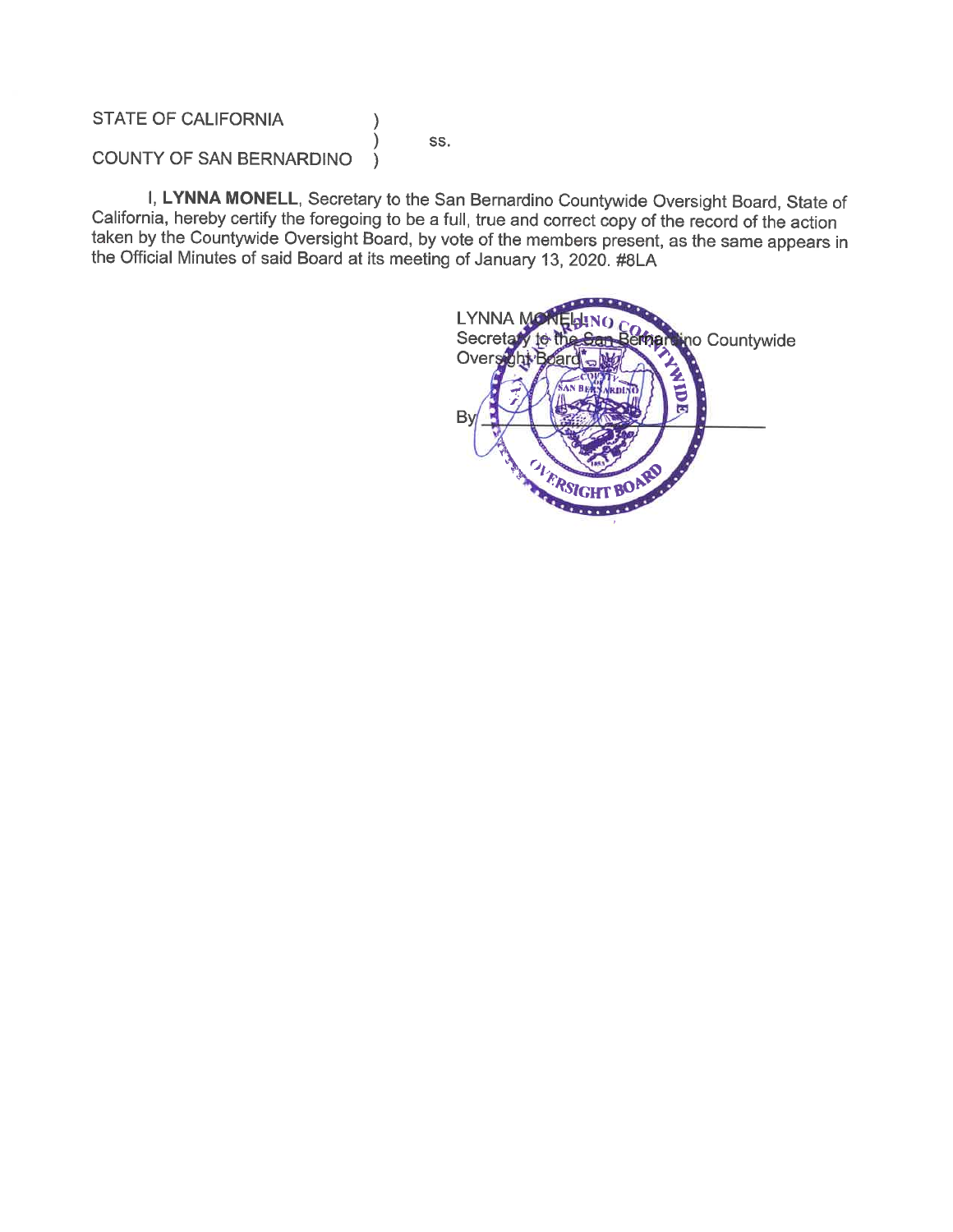# Recognized Obligation Payment Schedule (ROPS 20-21) - Summary<br>Filed for the July 1, 2020 through June 30, 2021 Period

| <b>Successor Agency:</b> | Loma Linda     |  |  |  |  |  |  |
|--------------------------|----------------|--|--|--|--|--|--|
| County:                  | San Bernardino |  |  |  |  |  |  |
|                          |                |  |  |  |  |  |  |

|    | <b>Current Period Requested Funding for Enforceable Obligations (ROPS Detail)</b> | 20-21A Total<br>(July - December) | <b>20-21B Total</b><br>(January - June) | ROPS 20-21 Total |           |
|----|-----------------------------------------------------------------------------------|-----------------------------------|-----------------------------------------|------------------|-----------|
| A  | Enforceable Obligations Funded as Follows (B+C+D):                                | 1,117,500                         |                                         | $-5$             | 1,117,500 |
| B  | <b>Bond Proceeds</b>                                                              |                                   | $\sim$                                  |                  |           |
| C. | <b>Reserve Balance</b>                                                            | 1,117,500                         |                                         |                  | 1,117,500 |
| D  | <b>Other Funds</b>                                                                |                                   |                                         |                  |           |
| Е. | Redevelopment Property Tax Trust Fund (RPTTF) (F+G):                              | 2,628,487 \$                      | 2,488,212 \$                            |                  | 5,116,699 |
| F. | <b>RPTTF</b>                                                                      | 2,508,487                         | 2,368,212                               |                  | 4,876,699 |
| G  | <b>Administrative RPTTF</b>                                                       | 120,000                           | 120,000                                 |                  | 240,000   |
| н  | <b>Current Period Enforceable Obligations (A+E):</b>                              | 3,745,987 \$                      | 2,488,212 \$                            |                  | 6,234,199 |

Certification of Oversight Board Chairman:

Pursuant to Section 34177 (o) of the Health and Safety code, I hereby certify that the above is a true and accurate Recognized Obligation Payment Schedule for the above named successor agency.

|     |           | information |                      |       |
|-----|-----------|-------------|----------------------|-------|
|     | Name      |             |                      | Title |
| /s/ |           |             | $\epsilon_{\rm max}$ | gamm. |
|     | Signature |             |                      | Date  |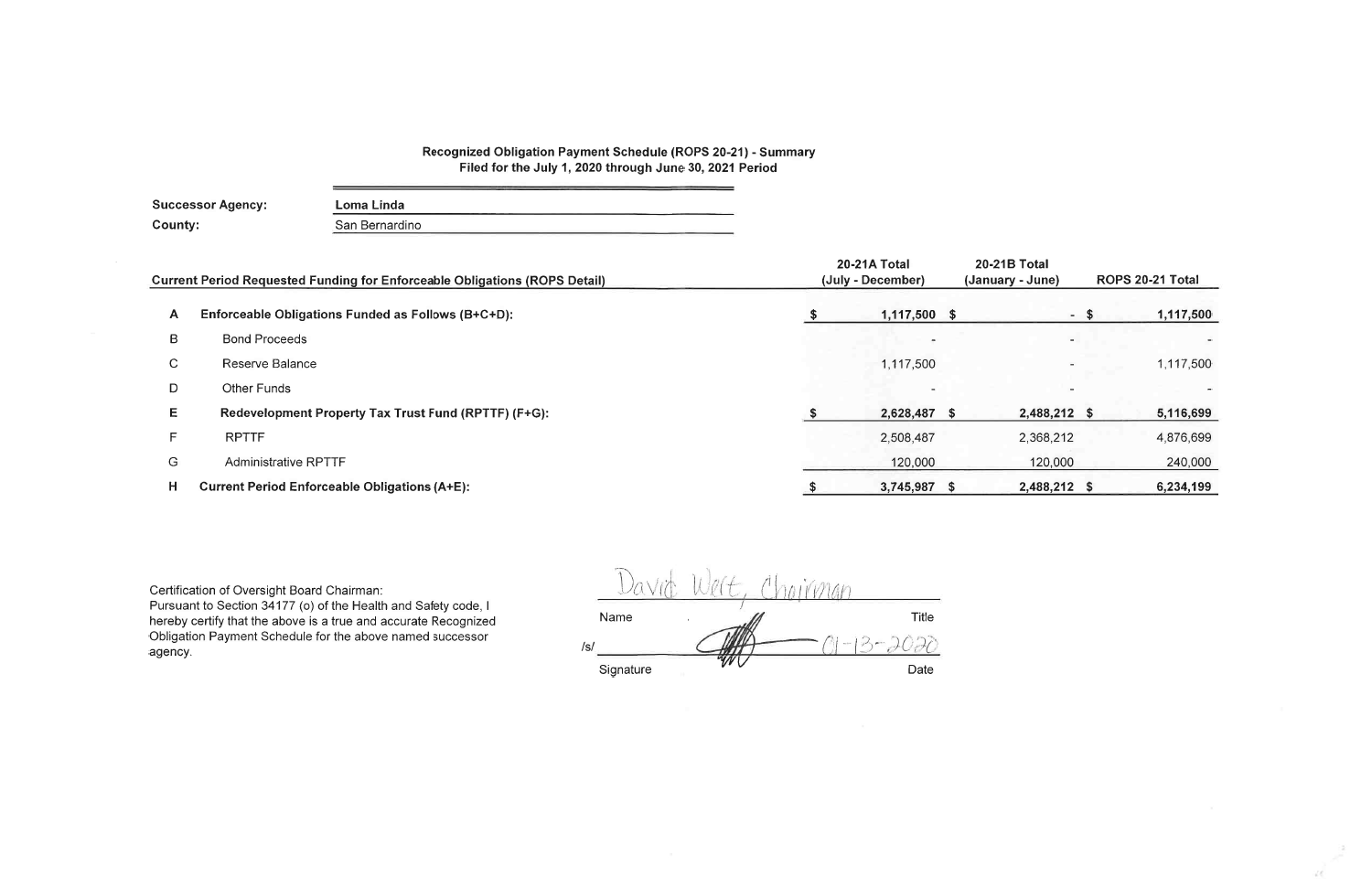#### Loma Linda Recognized Obligation Payment Schedule (ROPS 20-21) - ROPS Detail

|                                                                     |                                                            | Loma Linda Recognized Obligation Payment Schedule (ROPS 20-21) - ROPS Detail<br>July 1, 2020 through June 30, 2021 |                       |                                                             |                                                            |                                                                                   |              |                                   |                                    |                                          |              |                                 |                          |                         |              |                                        |                         |                                 |                     |                    |              |                                       |
|---------------------------------------------------------------------|------------------------------------------------------------|--------------------------------------------------------------------------------------------------------------------|-----------------------|-------------------------------------------------------------|------------------------------------------------------------|-----------------------------------------------------------------------------------|--------------|-----------------------------------|------------------------------------|------------------------------------------|--------------|---------------------------------|--------------------------|-------------------------|--------------|----------------------------------------|-------------------------|---------------------------------|---------------------|--------------------|--------------|---------------------------------------|
|                                                                     |                                                            |                                                                                                                    |                       |                                                             |                                                            |                                                                                   |              |                                   |                                    | (Report Amounts in Whole Dollars)        |              |                                 |                          |                         |              |                                        |                         |                                 |                     |                    |              |                                       |
| $\overline{A}$                                                      | $\mathbf{B}$                                               | $\mathbf{C}$                                                                                                       | $\mathsf{D}$          | E                                                           | $\mathbf{E}$                                               | G                                                                                 | H            |                                   | $\mathsf{J}$                       | K                                        | $\mathbf{L}$ | M                               | N                        | $\circ$                 |              | $\mathbf Q$                            | $\mathbb{R}$            |                                 |                     |                    |              | W                                     |
|                                                                     |                                                            |                                                                                                                    |                       |                                                             |                                                            |                                                                                   |              |                                   |                                    |                                          |              |                                 | 20-21A (July - December) |                         |              |                                        | 20-21B (January - June) |                                 |                     |                    |              |                                       |
|                                                                     |                                                            |                                                                                                                    |                       |                                                             |                                                            |                                                                                   |              | Total                             |                                    |                                          |              |                                 | <b>Fund Sources</b>      |                         |              |                                        |                         |                                 | <b>Fund Sources</b> |                    |              |                                       |
| Item#                                                               | Project Name/Debt Obligation                               | Obligation Type                                                                                                    | <b>Execution Date</b> | Contract/Agreement   Contract/Agreement<br>Termination Date | Payee                                                      | Description/Project Scope                                                         | Project Area | Outstanding Debt<br>or Obligation | Retired                            | ROPS 20-21<br>Total                      |              | Bond Proceeds   Reserve Balance | Other Funds              | RPTTF                   | Admin RPTTF  | 20-21A<br>Total                        |                         | Bond Proceeds   Reserve Balance | Other Funds         | RPTTF              | Admin RPTTF  | 20-21B<br>Total                       |
|                                                                     | 6 Professional Services                                    | Fees                                                                                                               | 7/1/2017              | 6/30/2021                                                   |                                                            | Stradling, Yocca, Carlson & Continuing Disclosure annual reports Merged           |              | 42,793,187<br>5,000               | N                                  | $$6,234,199$ \ \$<br>5,000<br>$\sqrt{S}$ |              | $0$   \$ 1.117,500   \$         | $0$ $ S$                 | $2,508,487$ \$<br>1,500 |              | 120,000 \$ 3,745,987<br>1,500<br>S.    |                         |                                 |                     | 2,368,212<br>3,500 | 120,000      | 2,488.21<br>3,500                     |
|                                                                     |                                                            |                                                                                                                    |                       |                                                             | Rauth and/or DHA<br>Consulting, LLC                        |                                                                                   |              |                                   |                                    |                                          |              |                                 |                          |                         |              |                                        |                         |                                 |                     |                    |              |                                       |
|                                                                     | Contractual Services                                       | <b>Property Dispositions</b>                                                                                       | 7/1/2017              | 6/30/2021                                                   | Benefiel Appraisal Service Property Appraisals             |                                                                                   | Merged       | 6,500                             | N                                  | 6,500<br>$\mathsf{S}$                    |              |                                 |                          | 1,000                   |              | 1,000<br>$  \mathsf{s}$                |                         |                                 |                     | 5.500              |              | $\frac{5,500}{5,000}$<br><sub>S</sub> |
|                                                                     | 14 Contractual Services                                    | <b>Property Maintenance</b>                                                                                        | 2/1/1989              | 6/30/2021                                                   | U Ramirez and/or West<br>SWPPS Services (James<br>D. Huss) | Need Abatement and Maintenance of Merged<br>Successor Agency land held for resale |              | 150,000                           | N                                  | 150,000<br>$\mathsf{s}$                  |              |                                 |                          | 145,000                 |              | 145,000<br>S                           |                         |                                 |                     | 5,000              |              |                                       |
|                                                                     | 15 Loans from the City of Loma Linda Reentered Agreements  |                                                                                                                    | 5/29/1979             | 6/1/2027                                                    | City of Loma Linda                                         | Loans for Redevelopment Activities<br>(Cash Principal & Accrued Interest)         | Merged       | 9,657,568                         | N.                                 | \$ 1,639,148                             |              |                                 |                          | 819,574                 |              | 819,574<br>$\mathsf{S}$                |                         |                                 |                     | 819,574            |              | 819,574                               |
|                                                                     | 27 Adminstrative Costs                                     | Admin Costs                                                                                                        | 7/1/2017              | 6/30/2021                                                   | Employees, various<br>consultants                          | To fund SA administrative budget as Merged<br>approved by the Oversight Board     |              | 240,000                           | N.                                 | 240,000<br>$\vert s \vert$               |              |                                 |                          |                         | $120,000$ \$ | 120,000                                |                         |                                 |                     |                    | $120,000$ \$ | 120,000                               |
|                                                                     | 47 Tax Allocation Refunding Bonds,<br>Series 2016A         | Bonds Issued On or Before<br>12/31/10                                                                              | 11/10/2016            | 8/2/2026                                                    | U.S. Bank (Trustee)                                        | Refunding of 2003, 2005 and 2008 TA Merged<br>Bonds for debt service savings      |              | 5,471,438                         | N                                  | 595,863<br>$\vert s \vert$               |              | 207,500                         |                          | 299,488                 |              | 506,988<br>$\mathbf{s}$                |                         |                                 |                     | 88,875             |              | 88,875                                |
|                                                                     | 48 Tax Allocation Refunding Bonds,<br>Series 2016A Reserve | Reserves                                                                                                           | 11/10/2016            | 8/2/2026                                                    | U.S. Bank (Trustee)                                        | Refunding of 2003, 2005 and 2008 TA Merged<br>Bonds for debt service savings      |              | 212,500                           | N <sub>1</sub>                     | 212,500                                  |              |                                 |                          |                         |              | $\mathbf{s}$                           |                         |                                 |                     | 212,500            |              | 212,50                                |
|                                                                     | 49 Tax Allocation Refunding Bonds<br>Series 2016B          | Bonds Issued On or Before<br>12/31/10                                                                              | 11/10/2016            | 8/2/2026                                                    | U.S. Bank (Trustee)                                        | Refunding of 2003, 2005 and 2008 TA Merged<br>Bonds for debt service savings      |              | 26,123,581                        |                                    | N \$ 2,458,588                           |              | 910,000                         |                          | 1,237,825               |              | \$2,147,825                            |                         |                                 |                     | 310,763            |              | 310,763                               |
|                                                                     | 50 Tax Allocation Refunding Bonds<br>Series 2016B Reserve  | Reserves                                                                                                           | 11/10/2016            | 8/2/2026                                                    | U.S. Bank (Trustee)                                        | Refunding of 2003, 2005 and 2008 TA Merged<br>Bonds for debt service savings      |              | 922,500                           | N                                  | 922,500<br>$\sqrt{3}$                    |              |                                 |                          |                         |              | $\mathbf{s}$                           |                         |                                 |                     | 922,500            |              | 922,50                                |
|                                                                     | 51 Contractual Agreement (Contract Fees<br>term ongoing)   |                                                                                                                    | 12/1/2016             | 6/30/2021                                                   | U.S. Bank (Trustee)                                        | Bond Trustee Services - Series A and Merged                                       |              | 4,100                             | N                                  | 4,100<br>$\sqrt{2}$                      |              |                                 |                          | 4,100                   |              | 4,100<br>$\mathbf{s}$                  |                         |                                 |                     |                    |              |                                       |
| 53                                                                  |                                                            |                                                                                                                    |                       |                                                             |                                                            |                                                                                   |              |                                   | $N$ $\Box$<br>$N$ $\sqrt{S}$       | $\mathbf{s}$                             |              |                                 |                          |                         |              | $\mathbf{s}$<br>$\mathbf{s}$           |                         |                                 |                     |                    |              |                                       |
| 54<br>55                                                            |                                                            |                                                                                                                    |                       |                                                             |                                                            |                                                                                   |              |                                   | $N \mid S$                         |                                          |              |                                 |                          |                         |              | <b>S</b>                               |                         |                                 |                     |                    |              |                                       |
| 56                                                                  |                                                            |                                                                                                                    |                       |                                                             |                                                            |                                                                                   |              |                                   | $N$ $S$<br>$N$ $S$                 |                                          |              |                                 |                          |                         |              | $\sqrt{2}$<br>$\vert s \vert$          |                         |                                 |                     |                    |              | $\tilde{\mathbf{r}}$                  |
| 57<br>58                                                            |                                                            |                                                                                                                    |                       |                                                             |                                                            |                                                                                   |              |                                   | $N \mid S$<br>N   \$               |                                          |              |                                 |                          |                         |              | Is.<br>is.                             |                         |                                 |                     |                    |              | - 8                                   |
| 59<br>60                                                            |                                                            |                                                                                                                    |                       |                                                             |                                                            |                                                                                   |              |                                   | $N \mid$ \$<br>$N$ $\sqrt{S}$      |                                          |              |                                 |                          |                         |              | is.                                    |                         |                                 |                     |                    |              | $\mathcal{S}$<br>$\sim$               |
| 61                                                                  |                                                            |                                                                                                                    |                       |                                                             |                                                            |                                                                                   |              |                                   | $N$ \$                             |                                          |              |                                 |                          |                         |              | Is.<br>$\mathbf{s}$                    |                         |                                 |                     |                    |              |                                       |
| 62<br>63                                                            |                                                            |                                                                                                                    |                       |                                                             |                                                            |                                                                                   |              |                                   | $N \mid S$<br>$N \mid S$           |                                          |              |                                 |                          |                         |              | $\sqrt{2}$<br>$\frac{1}{3}$            |                         |                                 |                     |                    |              |                                       |
| 64<br>65                                                            |                                                            |                                                                                                                    |                       |                                                             |                                                            |                                                                                   |              |                                   | $N$ $\sqrt{S}$<br>N   \$           |                                          |              |                                 |                          |                         |              | Is.                                    |                         |                                 |                     |                    |              |                                       |
| 66                                                                  |                                                            |                                                                                                                    |                       |                                                             |                                                            |                                                                                   |              |                                   | $N \mid S$                         |                                          |              |                                 |                          |                         |              | I S<br>Is                              |                         |                                 |                     |                    |              |                                       |
| 67<br>68                                                            |                                                            |                                                                                                                    |                       |                                                             |                                                            |                                                                                   |              |                                   | $N$ $\sqrt{S}$<br>$N$   $\sqrt{3}$ |                                          |              |                                 |                          |                         |              | $\overline{\phantom{a}}$<br>Is.        |                         |                                 |                     |                    |              | $\sim$                                |
| 69<br>70                                                            |                                                            |                                                                                                                    |                       |                                                             |                                                            |                                                                                   |              |                                   | $N \mid$ \$<br>$N \mid S$          |                                          |              |                                 |                          |                         |              | $\vert$ s<br>$\sqrt{s}$                |                         |                                 |                     |                    |              | $\mathbf{s}$                          |
| 71                                                                  |                                                            |                                                                                                                    |                       |                                                             |                                                            |                                                                                   |              |                                   | $N$ $S$                            |                                          |              |                                 |                          |                         |              | Is                                     |                         |                                 |                     |                    |              | $\sim$                                |
| $\overline{72}$<br>73                                               |                                                            |                                                                                                                    |                       |                                                             |                                                            |                                                                                   |              |                                   | $N \mid S$<br>$N$ $\sqrt{S}$       |                                          |              |                                 |                          |                         |              | $\sqrt{5}$<br>Is.                      |                         |                                 |                     |                    |              | <b>S</b><br>IS.                       |
| 74<br>75                                                            |                                                            |                                                                                                                    |                       |                                                             |                                                            |                                                                                   |              |                                   | $N$ $\sqrt{3}$<br>$N$ $\sqrt{S}$   |                                          |              |                                 |                          |                         |              | $\sqrt{s}$<br>$\frac{1}{3}$            |                         |                                 |                     |                    |              | $\mathsf{s}$<br>$\sim$                |
| 76                                                                  |                                                            |                                                                                                                    |                       |                                                             |                                                            |                                                                                   |              |                                   | $N \mid S$                         |                                          |              |                                 |                          |                         |              | $\sqrt{5}$                             |                         |                                 |                     |                    |              | ΙS                                    |
| 77<br>78                                                            |                                                            |                                                                                                                    |                       |                                                             |                                                            |                                                                                   |              |                                   | $N \mid S$<br>$N$ $\sqrt{s}$       |                                          |              |                                 |                          |                         |              | IS.<br>$\mathbf{s}$                    |                         |                                 |                     |                    |              | $\sim$<br>l s                         |
| 79<br>80                                                            |                                                            |                                                                                                                    |                       |                                                             |                                                            |                                                                                   |              |                                   | N \$<br>$N \mid S$                 |                                          |              |                                 |                          |                         |              | $5^{\circ}$<br>$\mathsf{s}$            |                         |                                 |                     |                    |              | IS.<br>Is.                            |
| 81                                                                  |                                                            |                                                                                                                    |                       |                                                             |                                                            |                                                                                   |              |                                   | $N$ $S$                            |                                          |              |                                 |                          |                         |              | $\sqrt{2}$                             |                         |                                 |                     |                    |              | $\overline{\phantom{a}}$              |
| 82<br>83                                                            |                                                            |                                                                                                                    |                       |                                                             |                                                            |                                                                                   |              |                                   | $N \mid S$                         |                                          |              |                                 |                          |                         |              | $\mathbb{S}$<br>$\sqrt{S}$             |                         |                                 |                     |                    |              | $\mathbf{S}$<br>$\sqrt{2}$            |
| $\begin{array}{c c}\n84 \\ 85\n\end{array}$                         |                                                            |                                                                                                                    |                       |                                                             |                                                            |                                                                                   |              |                                   | $N$ \$<br>$N \mid S$               |                                          |              |                                 |                          |                         |              | $\mathsf{S}$<br>Is.                    |                         |                                 |                     |                    |              | $\frac{s}{s}$                         |
| 86                                                                  |                                                            |                                                                                                                    |                       |                                                             |                                                            |                                                                                   |              |                                   | $N \mid S$                         |                                          |              |                                 |                          |                         |              | $\sqrt{3}$                             |                         |                                 |                     |                    |              | $\sqrt{S}$                            |
| 87<br>88                                                            |                                                            |                                                                                                                    |                       |                                                             |                                                            |                                                                                   |              |                                   | $N$ $\sqrt{S}$<br>$N$ $\sqrt{s}$   |                                          |              |                                 |                          |                         |              | $\sqrt{s}$<br>5                        |                         |                                 |                     |                    |              | $\vert s$<br>$\sqrt{s}$               |
| 89                                                                  |                                                            |                                                                                                                    |                       |                                                             |                                                            |                                                                                   |              |                                   | $N$ 5                              |                                          |              |                                 |                          |                         |              | $\sqrt{5}$                             |                         |                                 |                     |                    |              | $\vert$ s                             |
| 90<br>91                                                            |                                                            |                                                                                                                    |                       |                                                             |                                                            |                                                                                   |              |                                   | $N \mid S$<br>$N = 5$              |                                          |              |                                 |                          |                         |              | $\sqrt{2}$<br>$\sqrt{2}$               |                         |                                 |                     |                    |              | $\sqrt{S}$<br>$\sqrt{s}$              |
| 92<br>93                                                            |                                                            |                                                                                                                    |                       |                                                             |                                                            |                                                                                   |              |                                   | $N$ \$<br>$N$ $S$                  |                                          |              |                                 |                          |                         |              | $\sqrt{2}$<br>S                        |                         |                                 |                     |                    |              | $\sqrt{5}$<br>5 <sup>5</sup>          |
| 94                                                                  |                                                            |                                                                                                                    |                       |                                                             |                                                            |                                                                                   |              |                                   | $N$ $\sqrt{3}$<br>$N$ $S$          |                                          |              |                                 |                          |                         |              | $\sqrt{3}$<br>$\sqrt{s}$               |                         |                                 |                     |                    |              | $\sqrt{s}$                            |
| $\frac{95}{96}$                                                     |                                                            |                                                                                                                    |                       |                                                             |                                                            |                                                                                   |              |                                   | $N \mid S$                         |                                          |              |                                 |                          |                         |              | $\sqrt{S}$                             |                         |                                 |                     |                    |              | $\sqrt{5}$<br>$\sqrt{2}$              |
|                                                                     |                                                            |                                                                                                                    |                       |                                                             |                                                            |                                                                                   |              |                                   | $N$ $\sqrt{S}$<br>$N$ \$           |                                          |              |                                 |                          |                         |              | $\sqrt{5}$<br>$\sqrt{s}$               |                         |                                 |                     |                    |              | $\sqrt{s}$<br>$\sqrt{2}$              |
| $\begin{array}{r} \hline 98 \\ \hline 99 \\ \hline 100 \end{array}$ |                                                            |                                                                                                                    |                       |                                                             |                                                            |                                                                                   |              |                                   | $N$   \$                           |                                          |              |                                 |                          |                         |              | $\sqrt{S}$                             |                         |                                 |                     |                    |              | $\sqrt{S}$                            |
| $\frac{101}{102}$                                                   |                                                            |                                                                                                                    |                       |                                                             |                                                            |                                                                                   |              |                                   | $N =$ $\sqrt{S}$<br>$N$ \$         |                                          |              |                                 |                          |                         |              | $\sqrt{5}$<br>$\overline{\phantom{a}}$ |                         |                                 |                     |                    |              | $\sqrt{5}$<br>$\vert s \vert$         |
|                                                                     |                                                            |                                                                                                                    |                       |                                                             |                                                            |                                                                                   |              |                                   | $N$ $\sqrt{S}$                     |                                          |              |                                 |                          |                         |              | $\mathbf{s}$                           |                         |                                 |                     |                    |              | $\vert s \vert$                       |

dia.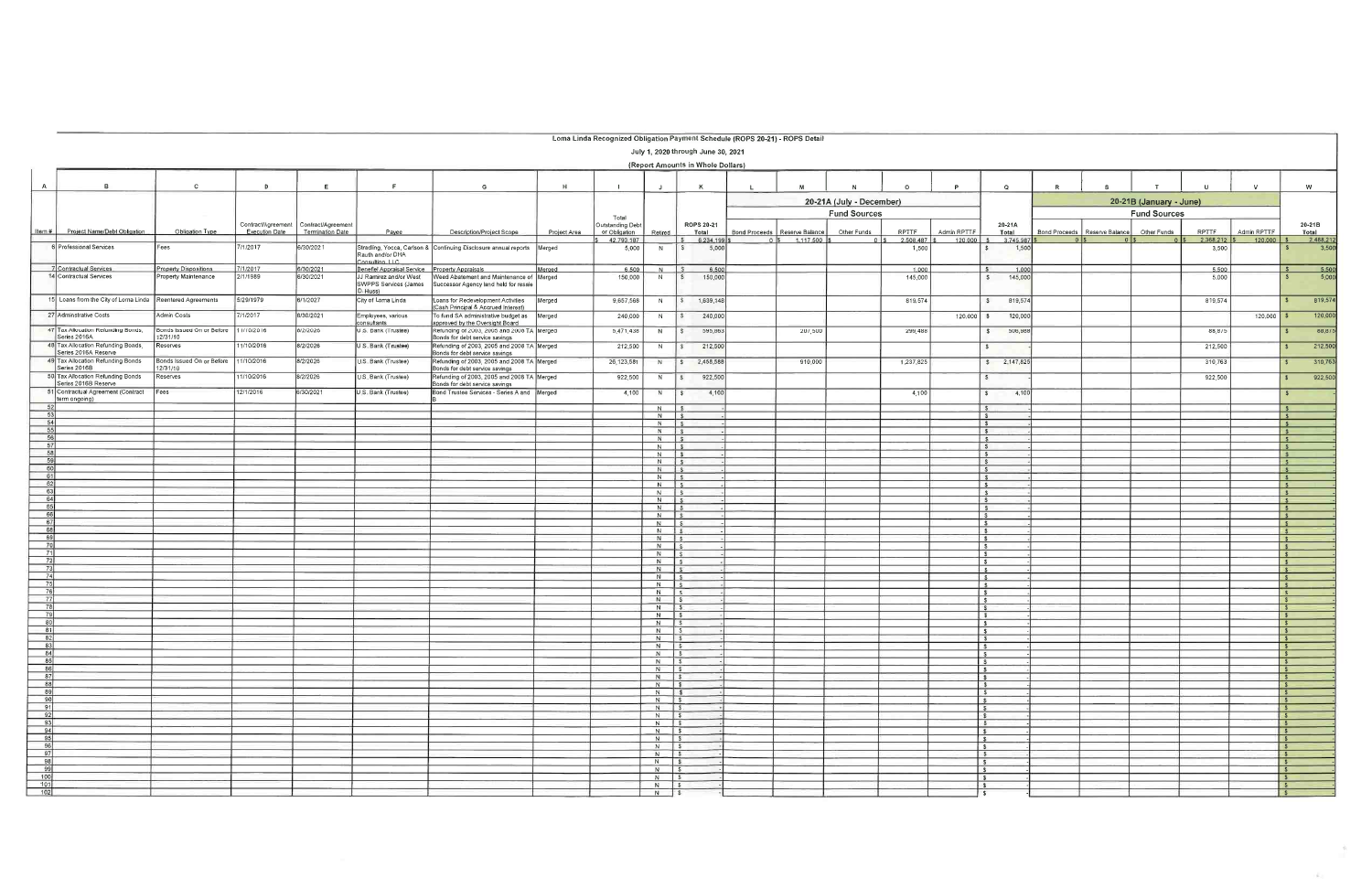### Loma Linda Recognized Obligation Payment Schedule (ROPS 20-21) - Report of Cash Balances July 1, 2017 through June 30, 2018 (Report Amounts in Whole Dollars)

source is available or when payment from property tax revenues is required by an enforceable obligation. For tips on how to complete the Report of Cash **Sheet** 

|                | UNCCL.                                                                                                                                                        |                                       |                                      |                                                                                     |                                    |                           |
|----------------|---------------------------------------------------------------------------------------------------------------------------------------------------------------|---------------------------------------|--------------------------------------|-------------------------------------------------------------------------------------|------------------------------------|---------------------------|
| $\mathsf{A}$   | $\, {\bf B}$                                                                                                                                                  | $\mathbf C$                           | D                                    | E                                                                                   | F                                  | G                         |
|                |                                                                                                                                                               |                                       |                                      | <b>Fund Sources</b>                                                                 |                                    |                           |
|                |                                                                                                                                                               |                                       | <b>Bond Proceeds</b>                 | <b>Reserve Balance</b>                                                              | <b>Other Funds</b>                 | <b>RPTTF</b>              |
|                | ROPS 17-18 Cash Balances<br>(07/01/17 - 06/30/18)                                                                                                             | Bonds issued on or<br>before 12/31/10 | Bonds issued on or<br>after 01/01/11 | Prior ROPS RPTTF<br>and Reserve<br><b>Balances retained</b><br>for future period(s) | Rent,<br>Grants,<br>Interest, etc. | Non-Admin<br>and<br>Admin |
|                |                                                                                                                                                               |                                       |                                      |                                                                                     |                                    |                           |
|                | 1 Beginning Available Cash Balance (Actual 07/01/17)<br>RPTTF amount should exclude "A" period distribution amount                                            |                                       |                                      |                                                                                     |                                    |                           |
|                |                                                                                                                                                               | 4,525                                 |                                      |                                                                                     | 23,605                             | $\Omega$                  |
| $\overline{2}$ | Revenue/Income (Actual 06/30/18)<br>RPTTF amount should tie to the ROPS 17-18 total distribution from the<br>County Auditor-Controller                        |                                       |                                      |                                                                                     |                                    |                           |
|                |                                                                                                                                                               | 22                                    |                                      |                                                                                     | 31,009                             | 8,057,036                 |
|                | 3 Expenditures for ROPS 17-18 Enforceable Obligations<br>(Actual 06/30/18)                                                                                    |                                       |                                      |                                                                                     | 23,605                             | 5,742,956                 |
| 4              | Retention of Available Cash Balance (Actual 06/30/18)<br>RPTTF amount retained should only include the amounts distributed as<br>reserve for future period(s) |                                       |                                      |                                                                                     |                                    |                           |
|                | 5 ROPS 17-18 RPTTF Prior Period Adjustment<br>RPTTF amount should tie to the Agency's ROPS 17-18 PPA form<br>submitted to the CAC                             |                                       | No entry required                    |                                                                                     |                                    | 1,077,500                 |
|                | 6 Ending Actual Available Cash Balance (06/30/18)                                                                                                             |                                       |                                      |                                                                                     |                                    | 1,236,580                 |
|                | C to F = $(1 + 2 - 3 - 4)$ , G = $(1 + 2 - 3 - 4 - 5)$                                                                                                        |                                       |                                      |                                                                                     |                                    |                           |
|                |                                                                                                                                                               | 4,547 $\frac{1}{3}$<br>S              | $0$   \$                             | $0$   \$                                                                            | $31,009$ \\$                       | $\bf{0}$                  |

| Balances Form, see Cash Balance Tips                                                                                                         |
|----------------------------------------------------------------------------------------------------------------------------------------------|
| н                                                                                                                                            |
|                                                                                                                                              |
|                                                                                                                                              |
|                                                                                                                                              |
| Comments                                                                                                                                     |
|                                                                                                                                              |
|                                                                                                                                              |
| Beginning balances are the ending balances from<br>2016-17 Report of Cash Balances                                                           |
|                                                                                                                                              |
|                                                                                                                                              |
|                                                                                                                                              |
|                                                                                                                                              |
|                                                                                                                                              |
| Reserved for bond debt service due August 1,<br>2018                                                                                         |
| Amount of PPA determined by San Bernardino<br>County is not available as of 12/9/2019; amount<br>shown is an estimate of the PPA for 2017-18 |
| Column F is available as funding for ROPS 2020-<br>21                                                                                        |

 $\mathcal{N}_{\rm{c}}$ 

 $\sim$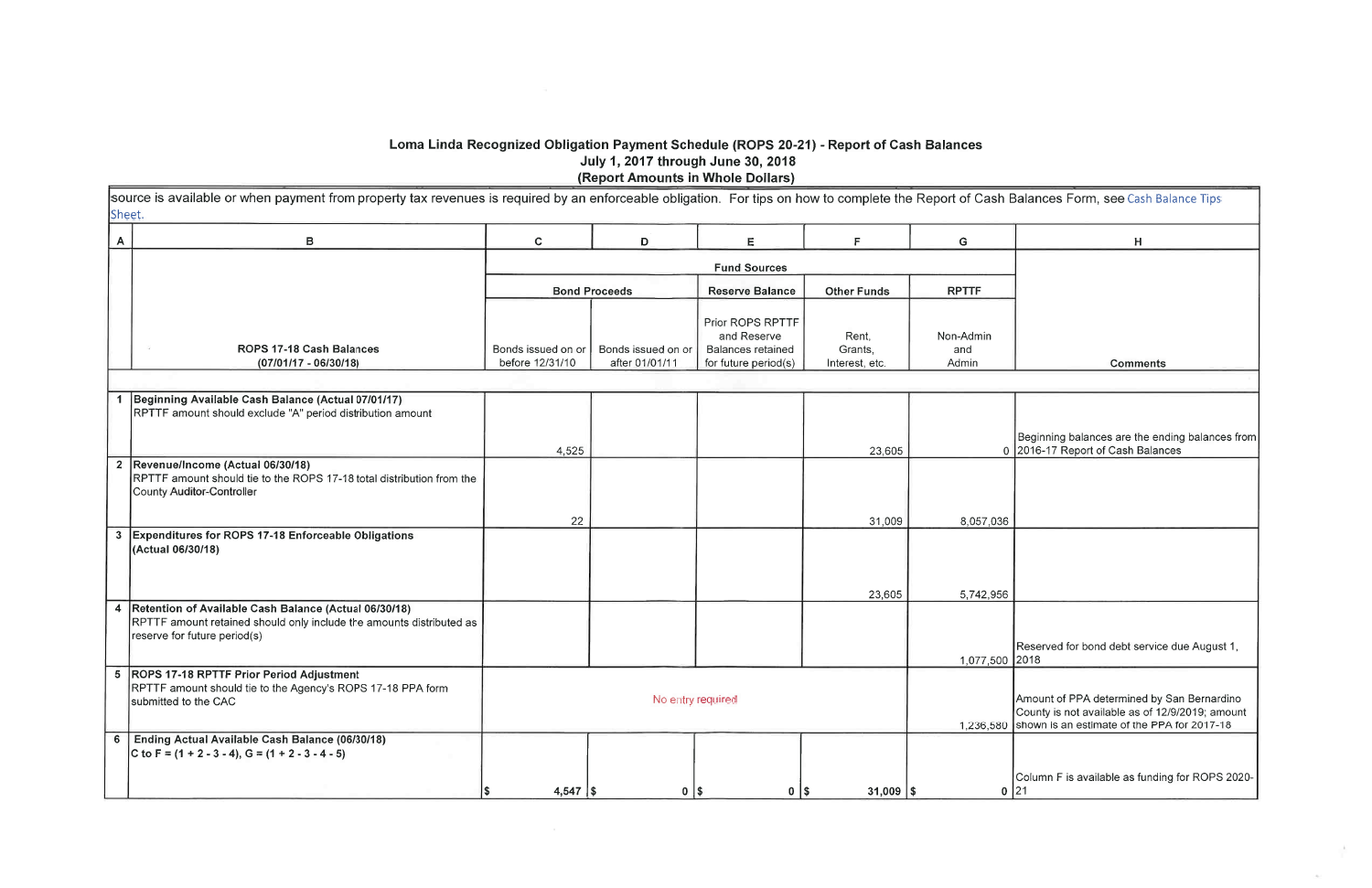|                | Loma Linda Recognized Obligation Payment Schedule (ROPS 20-21) - Notes July 1, 2020 through .                                                                                                                                                                                                                                                                                                                                                                                                                                                                                                                                                                                                                                                                                                              |
|----------------|------------------------------------------------------------------------------------------------------------------------------------------------------------------------------------------------------------------------------------------------------------------------------------------------------------------------------------------------------------------------------------------------------------------------------------------------------------------------------------------------------------------------------------------------------------------------------------------------------------------------------------------------------------------------------------------------------------------------------------------------------------------------------------------------------------|
| Item#          | <b>Notes/Comments</b>                                                                                                                                                                                                                                                                                                                                                                                                                                                                                                                                                                                                                                                                                                                                                                                      |
| 6              | The estimated cost for continuing disclosure requirements. Note: Payee has been added; report is completed by DHA o<br>Yocca, Carson and Rauth.                                                                                                                                                                                                                                                                                                                                                                                                                                                                                                                                                                                                                                                            |
| $\overline{7}$ | The estimated cost for property appraisals                                                                                                                                                                                                                                                                                                                                                                                                                                                                                                                                                                                                                                                                                                                                                                 |
| 14             | Cost for removing dead trees from Agency-owned former orange groves. The Agency is trying to sell a property it curre<br>includes over 70 acres of former orange groves with thousands of dead trees that pose an extreme fire hazard. The City<br>trees torn down last year, but now the trees need to be ground down and removed from the site. The cost for grinding a<br>estimated to be substantial and something that the City cannot support given that it is the Successor Agency that owns t<br>for its maintenance. When the property is ultimately sold, the proceeds will be distributed to the base year taxing entities<br>payee is added: West SWPPS Services will be preforming the majority of the services for 2020-21. In prior fiscal years<br>against changing the payee information. |
| 15             | The estimated past due balance on the City loan was fully retired in 2017-18B. As such, only the semi-annual payment a<br>The Total Debt Outstanding for the City loan shown for Item 15 is the balance as of 6/1/2019. Background: The terms o<br>specified in the Settlement Agreement by and between the City, the Successor Agency, the State Department of Finance<br>Office. Copies of the Settlement Agreement were previously provided to the Department. Amounts that were shown as<br>prior ROPS included the amounts that are provided for in the Settlement Agreement as the Past Due Balance of \$5,759,<br>regular semi-annual payments, less the amounts that were estimated to have already been paid in prior ROPS.                                                                       |
| 27             | Requested administrative cost allowance has been reduced by 4%, or \$10,000.                                                                                                                                                                                                                                                                                                                                                                                                                                                                                                                                                                                                                                                                                                                               |
| 47             | Debt service due on the 2016A refunding bonds. Payment dates are February 1 (interest) and August 1 (principal and in<br>require that an amount equal to 50% of the principal due on a given August 1 be reserved from the January RPTTF and<br>June RPTTF payment. The Total Debt Outstanding for Item# 47 equals the amount outstanding after the February 1, 20<br>made, less the amounts shown as outstanding as reserves.                                                                                                                                                                                                                                                                                                                                                                             |
| 48             | Reserve Requirement per the Bond Indenture. Payment dates are February 1 (interest) and August 1 (principal and inte<br>require that an amount equal to 50% of the principal due on a given August 1 be reserved from the January RPTTF and<br>June RPTTF payment. The amount shown is the amount required to be reserved from the January payment. Actual exp<br>balances are shown under Item 47. The Total Debt Outstanding for the 2016A Bonds is also included in item 47: only a<br>in the current year is included under Item 48.                                                                                                                                                                                                                                                                   |
| 49             | Debt service due on the 2016B refunding bonds. Payment dates are February 1 (interest) and August 1 (principal and in<br>require that an amount equal to 50% of the principal due on a given August 1 be reserved from the January RPTTF and<br>June RPTTF payment. The Total Debt Outstanding equals the amount outstanding after the February 1, 2019 debt serv<br>amounts shown as reserves.                                                                                                                                                                                                                                                                                                                                                                                                            |

## June 30, 2021

consulting and/or Stradling,

intly owns, which property ty was successful in getting the and removing the trees is the property and is responsible s. Note that an additional the Agency was advised

amount of \$819,574 is due. of the City/Agency Loan are as ce and the State Controller's due in ROPS 2017-18 and ,804, plus the \$819,574

nterest). The Bond Documents the balance payable from the 019 debt service payment is

erest). The Bond Documents the balance payable from the penditure of the reserved as the total of the amount due

**nterest). The Bond Documents** the balance payable from the vice payment is made, less the